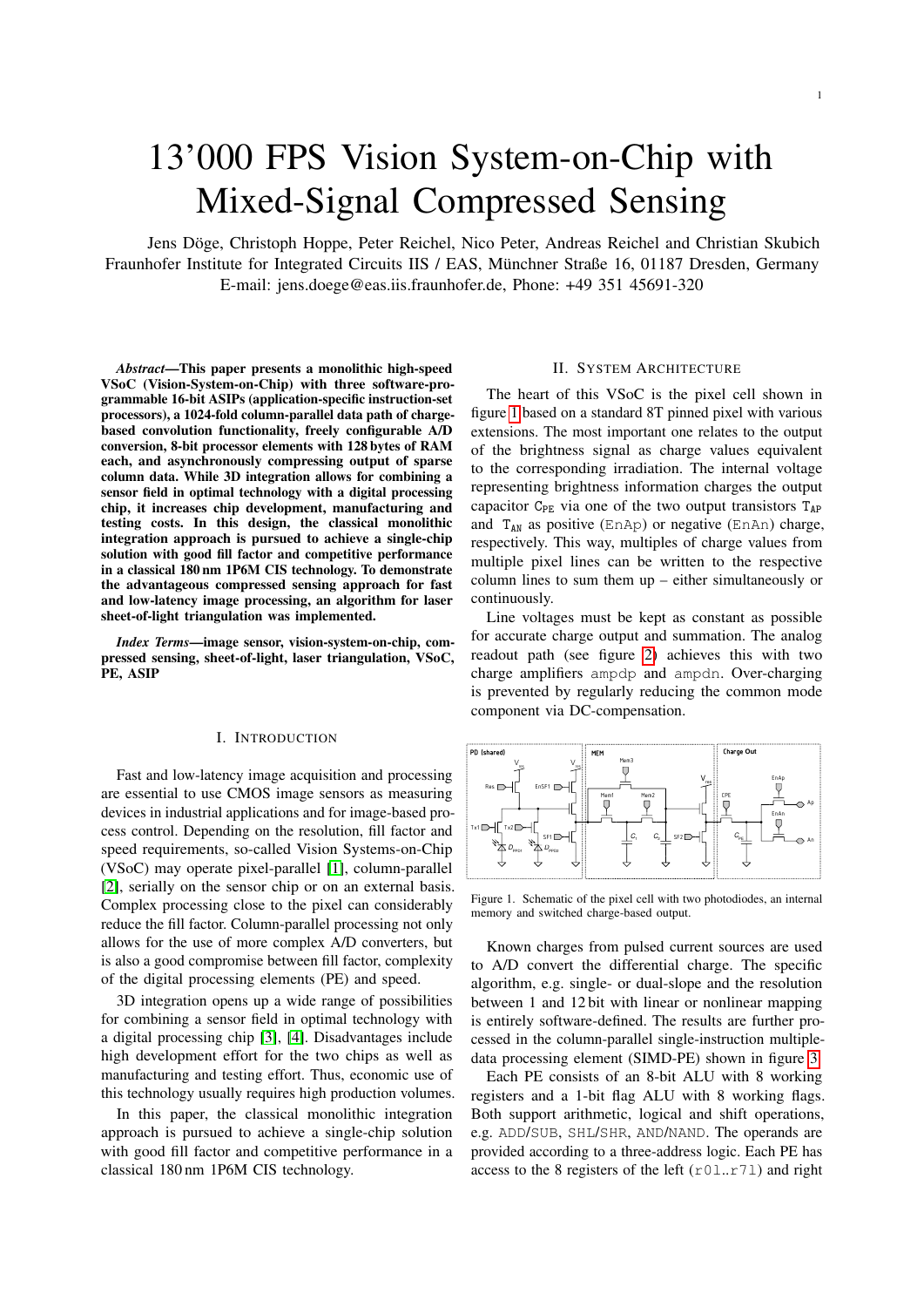

<span id="page-1-0"></span>Figure 2. Analog readout path for a pixel column.

 $(10r..17r)$  neighboring columns as well as 128x8 bit DRAM and a binary look-up table (LUT) for linking flags to neighboring columns. Besides the working registers and flags, there are further ones for analog data path calibration (src0, src1, ampp, ampn), setting the address of the analog memory (pixm), reading/writing the ADC result (adcl, adch, comp $\star$ , ovf), fixed selection of columns (selector) and retrieving the LUT result (lut). A flag stack is used to execute conditional statements in the SIMD array. Each PE's activity status can be set to any flag or its inverse using a multiplexer. Either an ALU operation or its inverse can be executed depending on a local flag (complement selection). The scather unit can turn neighboring PEs into macro PEs of size 4, 8 or 16 to exchange data over up to 16 PEs within one clock cycle. Data is output via an asynchronous pipeline with local FIFOs, which may operate in 8, 16, 24 or 32-bit mode.

The features provided by the various analog and digital functional units of the VSoC are abstracted for use in arbitrary image processing algorithms by the instruction sets of individual processors of an integrated, multi-ASIP (application specific instruction set processor) based



<span id="page-1-1"></span>Figure 3. Single instruction multiple data processor element (SIMD PE)

control unit. To meet the parallelism requirements, they are grouped and distributed to three independent ASIPs: The SIMD ASIP for controlling ADC, the digital PEs and the output pipeline, the LCTRL ASIP (Line Control) for controlling the analog pixel matrix and memory and the GLB ASIP (Global Control) to communicate with the surrounding logic. They all consist of a stack-based processor core with associated program memory, methods for data input and output and for synchronization among each other, a connection to the integrated Network-on-Chip (NoC) and a scratch-pad memory. The instruction sets are optimized to maximize flexibility and minimize latency for analog component control. In addition to data exchange between the ASIPs, the integrated NoC is an effective testing and debugging option and enables an image acquisition and processing algorithm to control further peripheral components.

The overall architecture of the VSoC is shown schematically in figure [4](#page-2-0) and as a die photo in figure [5.](#page-2-1) The different digital interfaces LVDS, SPI, JTAG and GPIO provide the connection to the sensor peripherals depending on the application.

#### III. APPLICATION AND COMPRESSED SENSING

To demonstrate the advantages of highly parallel compressive image processing on this VSoC, the sheet of light laser triangulation method was implemented as an example. Assuming a single visible laser line profile in a SoL set-up, the input signal in each column is highly redundant. Making use of this redundancy, the VSoC can effectively compress the amount of data per laser line profile by a factor of 1024. By scanning the image at a significantly lower, spatial sampling rate (Compressed Sensing), profile rates of 13 kHz can be achieved.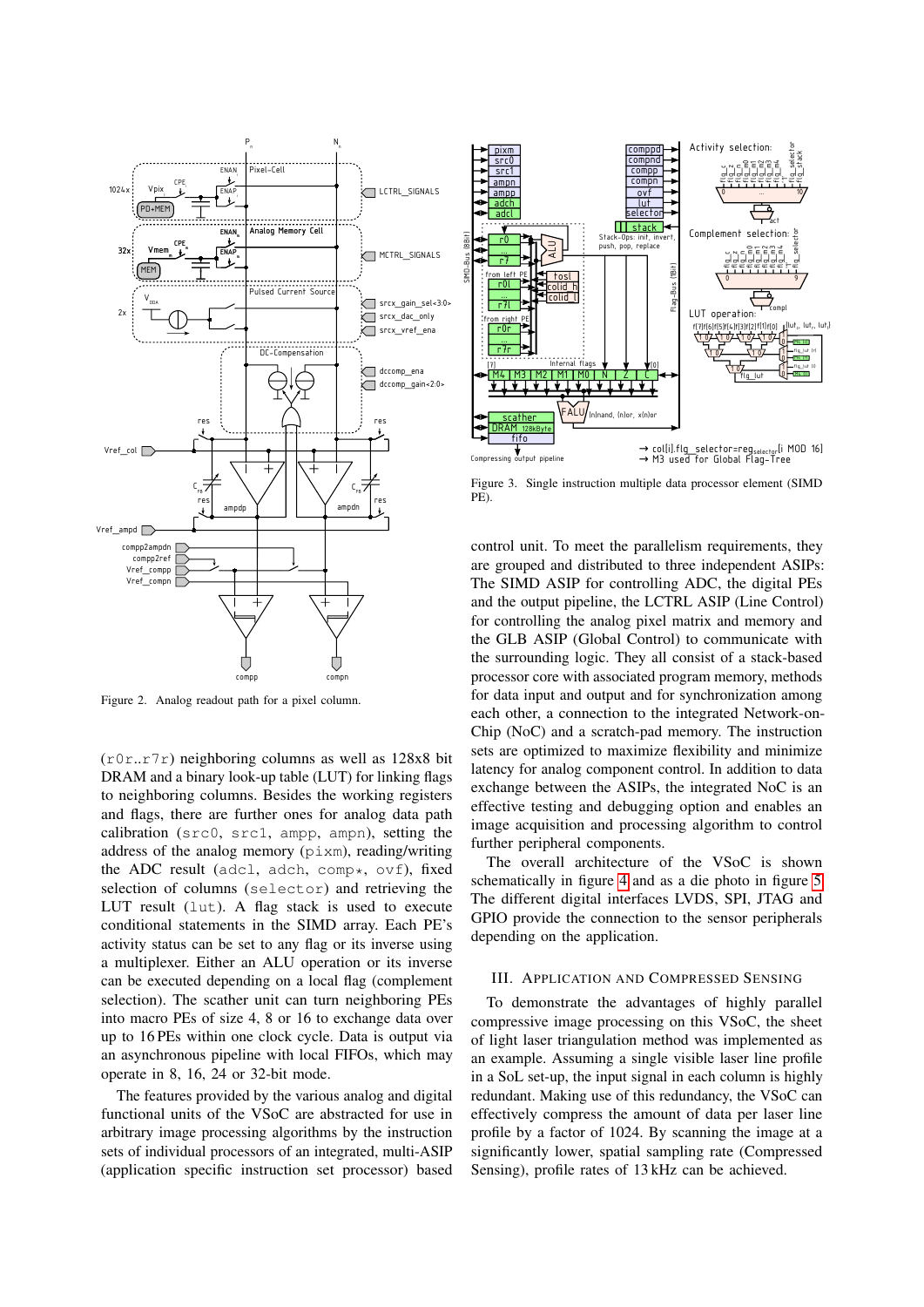

<span id="page-2-0"></span>Figure 4. Overall architecture of the Vision System-on-Chip.



<span id="page-2-1"></span>Figure 5. Chip microphotograph of the Vision System-on-Chip and checker board photo diode arrangement.

The implemented SoL algorithm, as depicted in [I,](#page-3-4) works in two steps: First, the image field is scanned at a low resolution using a lowpass 1st derivative filter of size C (e.g.  $C = 32$ ) at step size  $\frac{c}{2}$ . Minimum and maximum positions of the convolved signal determine the position of the laser line in the respective column. This value, which is accurate within  $C/2$  pixels, becomes a column-specific offset for the high-resolution scan. In this



Figure 6. Determination of the position of the laser line.

step, the input signal is convolved with a Savitzky-Golay 1st derivative filter of size 7 at step size 1. The laser line peak is then determined within <sup>1</sup>/<sup>8</sup> pixels by linear interpolation around the zero-crossing of the convolved signal.

## IV. CONCLUSION

In this paper a monolithic software-programmable high-speed VSoC for compressed sensing has been presented. Using the VSoC as an example for the acquisition and processing of sheet of light profiles with a resolution of 2048 points along the line and more than 8000 (subpixel) levels, about 118 GOps (77 GOps analog MA and 41 GOps 8-bit digital) at a system clock frequency of 60 MHz and a total profile rate of 13 kHz have been achieved. Table [I](#page-3-4) compares the novel architecture and the achieved specs with other designs.

This VSoC was also tested in further applications, e.g. for presence detection and the acquisition and analysis of white-light time domain interferometry data.

### ACKNOWLEDGMENT

The authors gratefully acknowledge the cSoC3D project of the 3Dsensation alliance (https://www.3dsensation.de/en.html), funded by the German Federal